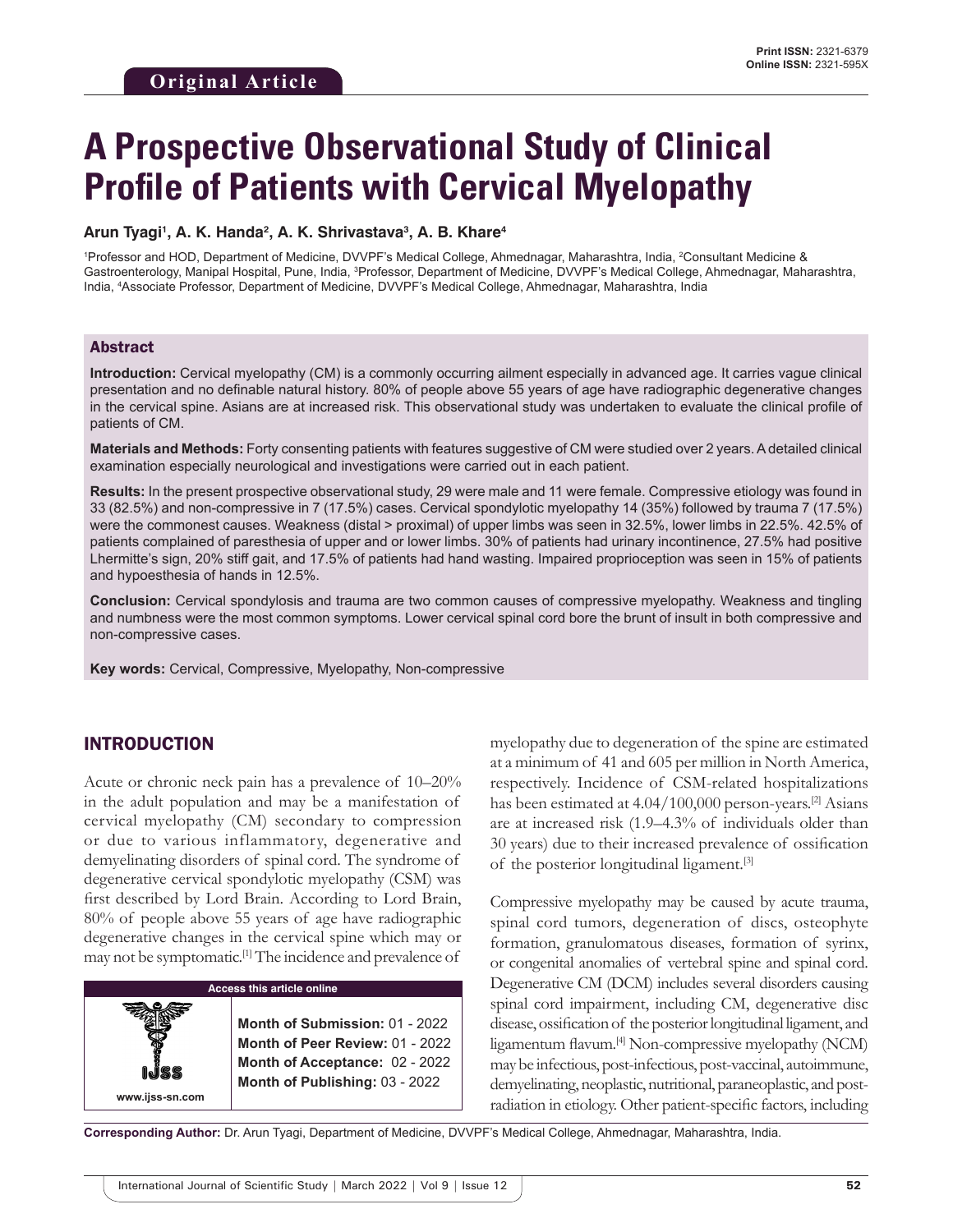smoking, participation in contact sports, and regular heavy load carrying on the head, may precipitate or aggravate the risk of development of myelopathy.

CM carries vague clinical presentation and no definable natural history. The patient may present with radicular pain, paresthesia, and muscle atrophy with or without long tract signs, spastic paraparesis, posterior column deficit, bladder and bowel symptoms or brain stem signs. The presentation and the course of illness may also be affected by comorbidities such as rheumatoid arthritis (RA) and movement disorders like Parkinson's disease or malignancy. The course of myelopathy may be short as in cases of trauma, secondary malignant deposits, post-infectious or post-vaccinal myelopathy, or long with period of nonprogressive disability as due to DCM, autoimmune and demyelinating conditions. Myelopathy due to compressive etiologies is usually amenable to definitive treatment.

In view of protean symptomatology and signs of this rather common ailment, this study was conducted in a tertiary care teaching hospital in western India to evaluate the clinical profile of patients of CM.

#### **Aim**

This study aims to study the clinical profile of patients with CM.

# MATERIALS AND METHODS

Forty consenting patients with features suggestive of CM were studied over 2 years. The patients were taken from tertiary care, multispecialty, teaching hospital in western Maharashtra. A detailed medical history was recorded and comprised of age, sex, occupation, socio-economic status, extramarital or premarital exposure, recent vaccination, and interval between onset of the first symptom and the time of presentation. History of trauma to head and neck, viral exanthem, diminished sensation of pain and hot and cold in the upper extremities, shooting pain in the arms, sensation of numbness and tingling, pain in the neck, sensation of coldness or weight in the upper limbs, weakness in the upper and lower extremities, wasting of upper and lower extremities, and impairment of sphincter control was obtained. A detailed systemic clinical examination especially neurological, was conducted in each patient. Cases were subjected to radiographic examination of the cervical spine. CSF study was carried out to establish the etiology where indicated.

# OBSERVATIONS AND RESULTS

In the present prospective observational study, 29 were male and 11 were female; majority of the patients were male (29) and were in the age group 30–59 years (72.5%). The youngest patient was an 11-year-old with cervical trauma. The oldest patient was a 71-year-old-lady with atlantoaxial dislocation (AAD) secondary to RA. 23 patients were security personnel, 10 manual laborers, four students, and three were office workers. Three students and one office worker were female.

#### **Etiology**

Compressive etiology was found in 82.5%; non-compressive cause was seen in 17.5% cases. The commonest cause for compressive myelopathy was CSM (14 patients, 35%) followed by cervical fracture-dislocation (7 patients, 17.5%). Four (10%) patients had syringomyelia (SM), 3 (7.5%) intraspinal tumors (7.5%), and two (5%) each had tuberculosis of spine and atlantoaxial dislocation (AAD). One patient of AAD was a diagnosed case of RA for previous 20 years (Pie Diagram).

NCM was seen in only seven of 40 (17.5%) patients. Three patients had multiple sclerosis (relapsing-remitting), 2 post-viral myelitis, and 2 patients had AIDS with the AIDS dementia complex.

History of trauma to head and neck was forthcoming in all seven patients who had fracture/dislocation of the cervical spine. Trauma was also an important factor in cases of AAD and RA. The two patients of HIV/AIDS provided history of premarital sexual exposure. Two cases due to post-infective myelopathy gave history of viral exanthems preceding myelopathy. Ahistory of relapsing and remitting neurological deficit was present in the three patients with demyelinating myelopathy.

Onset and course of illness ten cases had acute onset, seven <4 weeks, 20 patients had 1 to 7 weeks, and 3 patients had >6 months.

#### **Symptoms [Table 1]**

Tingling and numbness in the upper limb was observed as a symptom in 17 patients (42.5%). This was a common



**Pie Diagram: Causes of Compressive Cervical Myelopathy**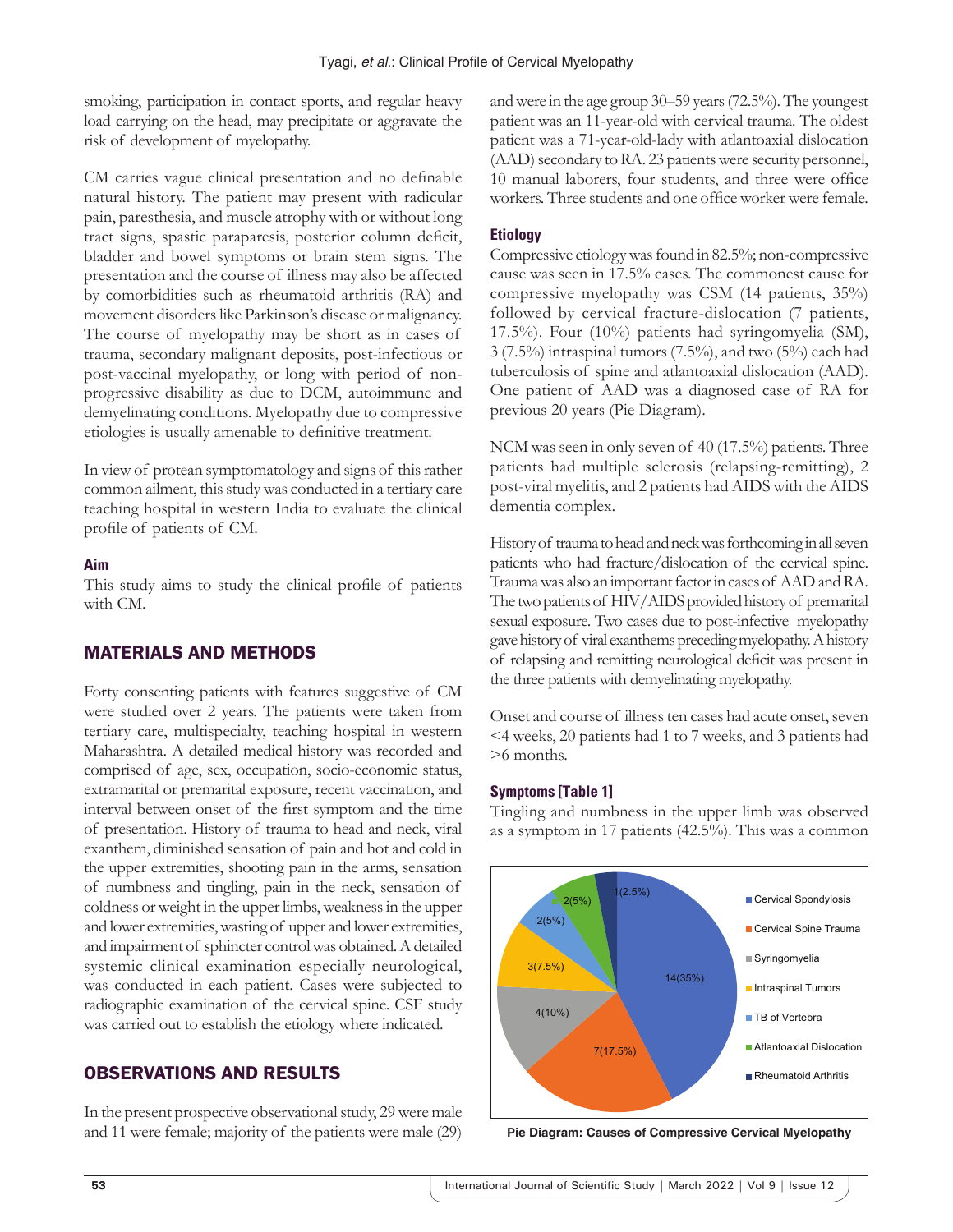presenting complaint in patients with CSM (11 of the 14 patients). All three patients with multiple sclerosis had this complaint along with tingling and numbness in the lower limbs. One patient with SM and one each with post-infectious myelopathy and HIV had this complaint.

Weakness in the upper limbs was noticed in 13 patients (32.5%) which developed over a period of 2–6 months. Of these, four patients with SM presented with weakness of the small muscles. In three of these patients, weakness was present in only one hand and subsequently involved the muscles of forearm. Out of three patients with intraspinal tumors, two (1 ependymoma, 1 astrocytoma) had weakness in both the forearms. Two patients with tuberculosis of vertebra and five with cervical spondylosis had upper limb weakness. Weakness in the lower limbs was observed in 9 patients (22.5%). This was a presenting feature in the three patients with multiple sclerosis, four patients with cervical spondylosis and two patients with HIV/AIDS. Weakness involving both upper and lower limbs was seen in 18 patients (45%); 10 cases of cervical spondylosis, five cases of cervical spine trauma, two patients of AAD, and one patient of RA.

Impairment of sphincter control twelve patients had urinary incontinence (7 with spinal trauma, 2 with spinal tumors who developed incontinence later in the course of the disease). Two of the three patients with multiple sclerosis and one with HIV also had bladder involvement.

Pain in neck shooting pain in the neck on bending the neck forwards was observed as a symptom in 11 patients (7 with cervical spondylosis, 2 each with spinal tuberculosis, and multiple sclerosis). Dull aching pain in the nape vexing on movement of neck was seen in nine patients and was commonly at level of cervical C6/C7. Seven patients of these patients had cervical spondylosis and two had tuberculosis of the vertebra. Diminished sensation of hot and cold was a symptom in five patients (3 SM, 2

| Table 1: Frequency of symptoms in cases of |
|--------------------------------------------|
| cervical myelopathy                        |

| <b>Symptom</b>    |      | DCM Trauma SM Tumor TBS AAD MS Misc. Total |   |   |   |   |              |    |
|-------------------|------|--------------------------------------------|---|---|---|---|--------------|----|
| Weak-ness         |      |                                            |   |   |   |   |              |    |
| UL                | 5    |                                            | 4 | 2 | 2 |   |              | 13 |
| $\mathbf{L}$      | 4    |                                            |   |   |   | 3 | $HIV-2$      | 09 |
| UL+LL             | 10   | 5                                          |   |   |   |   | <b>RA-1</b>  | 18 |
| Wasting UL        | 2    |                                            | 4 | 1 |   |   |              |    |
| <b>Stiff Gait</b> | 5    |                                            |   | 2 |   |   |              | 8  |
| Incontinence      |      |                                            |   | 2 |   |   | 2 HIV-1      | 12 |
| Paresthesia UL    | - 11 |                                            |   |   |   | 3 | $HIV-1$      | 17 |
|                   |      |                                            |   |   |   |   | <b>PIM-1</b> |    |
| Pain Nape         |      |                                            |   |   | 2 |   |              |    |

DCM: Degenerative cervical myelopathy, SM: Syringomyelia, TBS: Tuberculosis of spine, AAD: Atlanto-axial dislocation, MS: Multiple sclerosis, PIM: Post-infectious myelitis

intramedullary tumors. The two patients of AIDS dementia complex gave history of generalized tonic-clonic seizures.

Stiffness of gait was noticed in eight patients. Out of these, five patients had cervical spondylosis, two intraspinal tumors and one patient had SM.

Wasting of the muscles of forearm and hand was seen in seven patients. These included four patients with SM (weakness and wasting of the small muscles of the hand), one with intraspinal tumor (wasting of the forearm muscles), and two patients with cervical spondylosis who also noticed a difference in the bulk of muscles on the two sides.

#### **Clinical Examination [Table 2]**

Optic nerve involvement was seen in two cases of multiple sclerosis and fifth cranial nerve involvement leading to diminished sensation of hot and cold over the lower half of face was seen in a case of syringobulbia.

Motor system muscle bulk was reduced in 13 patients in the upper limb. Of these, four patients with SM had gross wasting of the small muscles of the hand. The two patients with intraspinal tumors had reduced bulk of muscles in one forearm. Two patients with tuberculosis of the vertebra & five patients with cervical spondylosis had reduced bulk in the upper limbs. Hypotonia was a more common finding in the upper limbs compared to hypertonia.

Power was reduced in the upper extremity more than it was in the lower extremity. The distal group of muscles in the upper limb was affected more than the proximal group. In 14 patients, the reduced power, being Grade IV/V in the proximal group of muscles and Grade Ill/V in the distal group in the upper limb. Weakness was more pronounced in the lower limbs in patients with cervical fracture and AAD and in the patient with RA. Deep tendon jerks were

| Table 2: Neurological findings in cases of cervical |  |  |  |
|-----------------------------------------------------|--|--|--|
| myelopathy                                          |  |  |  |

| Sign           |   | DCM Trauma SM Tumor TBS AAD MS Misc Total |   |               |   |   |   |             |    |
|----------------|---|-------------------------------------------|---|---------------|---|---|---|-------------|----|
| Wasting        | 5 |                                           | 4 | 2             | 2 |   |   |             | 13 |
| Hypotonia UL   | 5 |                                           |   | $\mathcal{P}$ | 2 |   |   |             | 13 |
| Hyper-tonia    |   |                                           |   |               |   |   |   |             |    |
| UL             | 5 |                                           |   |               |   |   |   |             | հ  |
| LL             |   |                                           |   |               |   | 2 |   |             |    |
| Weak-ness      |   |                                           |   |               |   |   |   |             |    |
| UL             |   |                                           | 3 | 2             |   |   | 2 |             | 14 |
| LL             |   |                                           |   |               |   | 2 |   | <b>RA-1</b> | 10 |
| Hypoasthesia   |   |                                           | 4 |               |   |   |   |             | 5  |
| Priopioception | 6 |                                           |   |               |   |   |   |             | 8  |
| Lhermitte Sign | 7 |                                           |   |               | 2 |   |   |             | 11 |

DCM: Degenerative cervical myelopathy, SM: Syringomyelia, TBS: Tuberculosis of spine, AAD: Atlanto-axial dislocation, MS: Multiple sclerosis, PIM: Post-infectious myelitis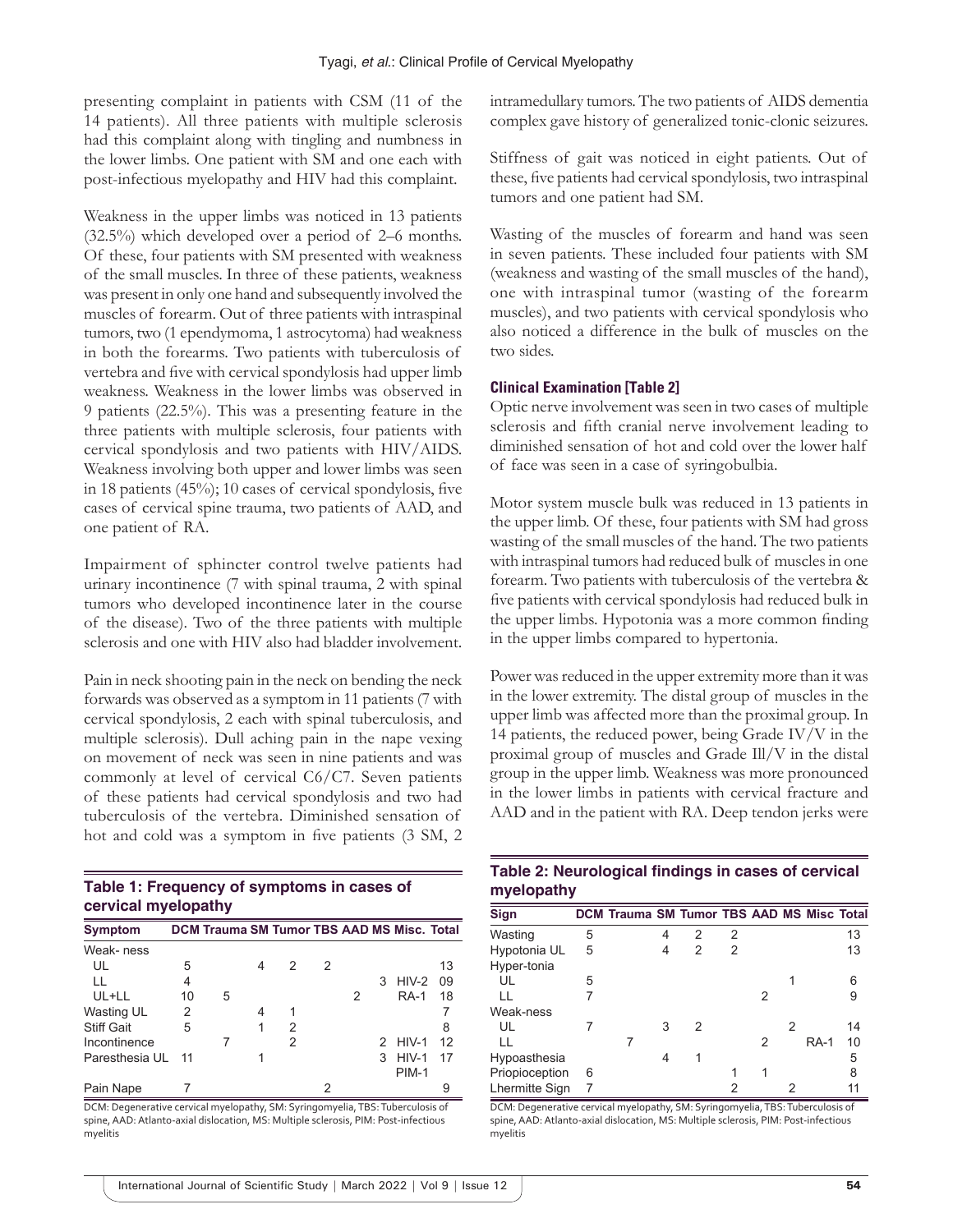exaggerated in all limbs in 8 patients in the upper limbs in 7 patients and in lower limbs in 8 patients. Spastic gait was observed in 14 patients.

Sensory system pain and temperature sensation were impaired in the four patients with SM. Of these, in two patients, the pain and temperature loss was over the C4 - C7 dermatome, in one patient, the involvement was over the C3 - C7 dermatome, and the fourth patient with syringobulbia had V cranial nerve involvement as well. Similarly, pain & temperature loss was seen in one patient with intramedullary tumor. Vibration and joint position sense was impaired in 6 patients of cervical spondylosis, and one each of spinal TB and AAD.

# **DISCUSSION**

# **Age and Sex**

The maximum number of cases (72.5%) were in the age group of 30–50 years. Similar results were found in a study by Faysal *et al*. wherein the mean age of CM was 35 ± 13.9 years (range 13–65 years).[5] This age group correlates well with the increasing incidence of CSM. CSM is the most common cause for spinal cord dysfunction in the more mature segment of the population.[6] CSM is responsible for hospitalization at the rate of 4.04 per 100,000 person-years. The incidence of cervical spondylosis increases with aging before 50 years of age. The incidence decreases with aging after age 50 years, especially in the elderly after 60 years.[5,7] On the contrary, younger age group is more often victim of traumatic spinal cord injury., In the study of 804 SCI patients by Güzelküçük *et al*., the mean age at the time of injury was  $32.58 \pm 14.71$  years (range: 4–79 years), and the largest age group was  $16-30$  years ( $n = 117, 48.3\%$ ), followed by 31–45 years ( $n = 70$ , 28.9%).<sup>[8]</sup>

There was overall male preponderance in our study (62% vs. 38%) if the composite diagnosis of CM was considered. Similar results were found in other studies as well.<sup>[5,9]</sup> CSM was more common among females. Spinal Trauma were seen more often among males. Traumatic spinal injuries are more common among males possibly due to being involved in vehicular accidents, falls, and sports.<sup>[8,10]</sup>

# **Occupation**

CSM was seen more frequently in laborers who carried heavy loads on their heads and usually affected them at a younger age group. The two patients with HIV and CM were sailors who contracted the disease due to sexual promiscuity. There are contradictory findings in the literature regarding association of head-load carrying with development of cervical spondylosis. Some studies found positive association between the two, while others have reported a negative association.[10,11]

Compressive versus NCM 82.5% percent of the cases in the present study were due to a compressive etiology; of this CSM and cervical trauma constituted a large portion. SM, intraspinal tumors and tuberculosis of vertebra, in that order constituted the other causes of compressive myelopathy. Demyelination, post-infective & myelopathy due to AIDS constituted the non-compressive causes (17.5%). Compressive myelopathy has been found to be more common cause of myelopathy in other studies as well.<sup>[5,12]</sup> Tuberculosis, followed by CSM, tumors, and CV anomalies was found to be most common cause of compressive paraplegia by Chaurasia *et al*. in their series of 204 cases of non-traumatic myelopathy.<sup>[13]</sup>

# **Symptoms**

Weakness in the upper limbs was noticed in 13 patients (32.5%) of compressive myelopathy, including all four patients with SM. Weakness in the lower limbs was noticed in 22.5% of patients. As found in our study, upper limb numbness, hand clumsiness, and distal weakness is a common sign of CM and CM without symptoms in the upper extremities is rare.<sup>[14]</sup>

Cervical pain was seen in nine patients (22.5%), predominantly in those with cervical spondylosis. Of these, four patients with lateral osteophytes had radicular pain. Neck pain is a very common symptom with an annual prevalence rate of 10-20%. Therefore, it is important to recognize the 'red-flag' symptoms requiring further evaluation. Focal weakness, Lhermitte's sign, neck pain associated with headache, visual disturbance, fever, or unexplained weight loss requires further evaluation.<sup>[15,16]</sup>

Tingling and numbness were seen in a large proportion of patients (42.5%), especially in the upper limbs in patients with CSM. This large percentage of patients with tingling and numbness represents subset of patients with predominantly central cord syndrome with severe motor and sensory disturbances, with greater expression in the upper extremities.[17] Lhermitte's sign was seen in 11 cases (27.5%). There is a large variation in the incidence of this symptom as reported in literature; various studies have reported its frequency from 9-41% in multiple sclerosis.[18,19] Lhermitte's sign was seen in high percentage of patients in the current study, probably because most of the patients with CSM had a central cord syndrome. Lhermitte's sign is not pathognomonic of multiple sclerosis; it can be seen in spinal cord compression from any cause, conditions including but limited to cervical spondylosis, trauma, SM, and Arnold-Chiari Malformation. It can also be seen in radiation myelopathy, Vitamin B12 Deficiency, cisplatin toxicity, SLE, and post-dural puncture headache.<sup>[20]</sup>

Wasting of the muscles was prominently observed as a symptom by three patients with SM, and one patient with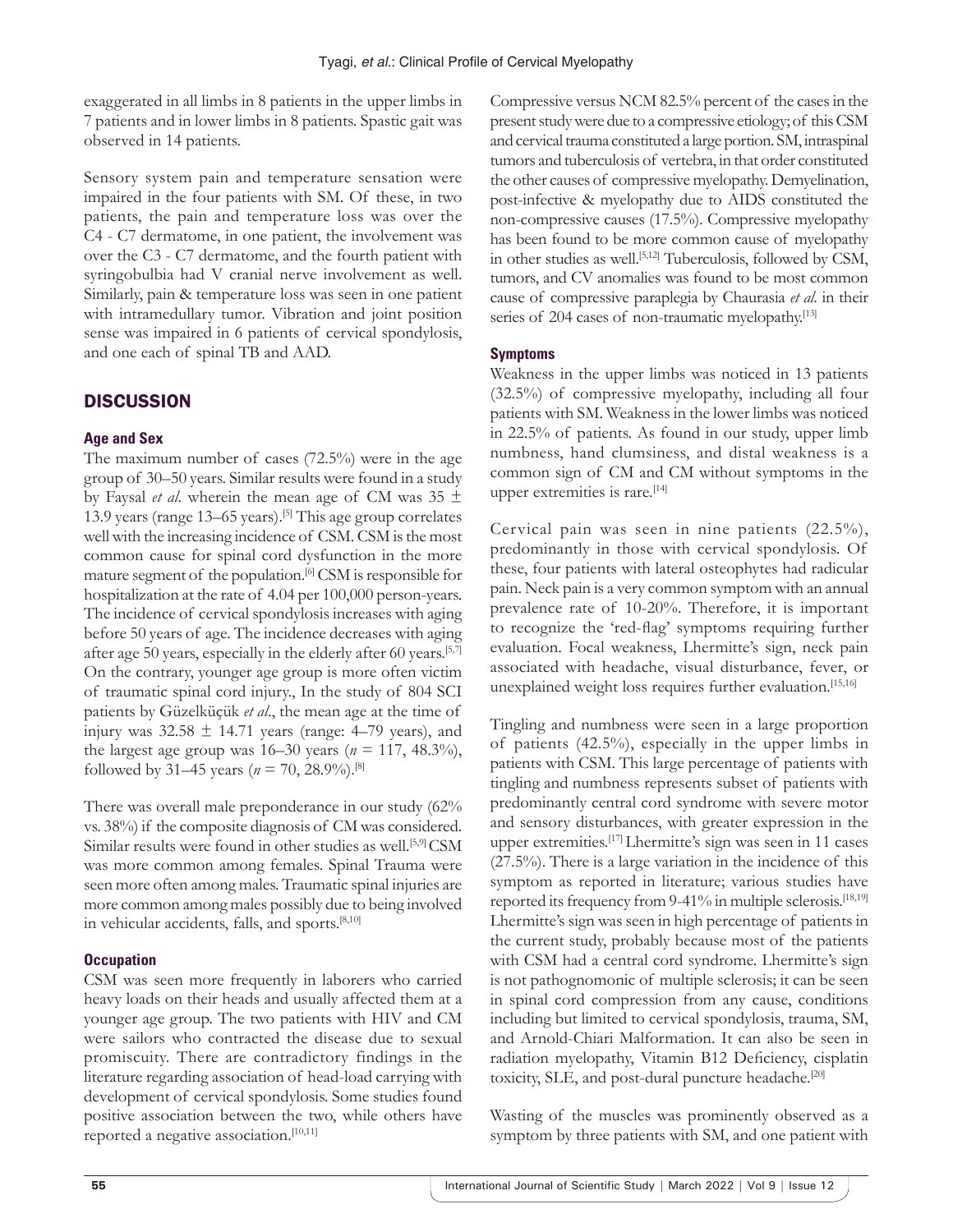intraspinal tumor. Wasting of small muscles of hand can be seen in mid-cervical cord compression from any cause such as cervical spondylosis, SM, and RA.<sup>[21,22]</sup> Impairment of sphincter control was a prominent feature of patients with multiple sclerosis, fracture-dislocation, and HIV myelopathy. 22.72% had bladder sphincter disturbance in the study by Faysal et al.<sup>[5]</sup> Bladder or bowel dysfunction is an indicator of advanced disease and poor prognosis.[23]

#### **Signs**

Cranial nerve involvement was seen in three patients. Two patients of multiple sclerosis had optic nerve involvement. One patient with syringobulbia had loss of pain and temperature sensation over the lower part of the face. Spinal nucleus of the trigeminal nerve and cranial nerves XI and XII may be involved in upper cervical cord compression. Murahashi *et al*. in their study of 24 cases of CM at C1-C2 level, found a case of dysphagia due to glossopharyngeal nerve, vagal, and hypoglossal nerve dysfunction.[24]

Muscle wasting was recorded in 13 patients (32.5%) and was seen commonly in an asymmetrical distribution in the upper limb. This is to be expected considering the involvement of cervical spine. The weakness in the upper extremities was more pronounced in the distal group of muscles. We, in our study, did not find the "amyotrophic type of myopathic hand" wherein there is wasting of intrinsic and extrinsic muscles of hand but not accompanied by sensory loss or spastic quadriparesis.[25]

Thirteen out of 40 patients (32.5%) had sensory disturbance in our study. Pain and temperature sensation was impaired in four patients of SM and one patient of intramedullary tumors. Eight patients (20%) had impaired position and vibration sense. Out of these eight patients, six had cervical spondylosis and two were due to demyelinating illness. Similar findings were also reported by Yoshiyama *et al*., who found "pseudo-neuropathic sensory loss including impaired pin-prick and vibration sense in 10 out of 61 patients.[26] On the contrary, higher frequency of sensory disturbance (60–70%) has been reported in other studies.[5,27] Prolonged central motor conduction time measured in Abductor halluces could be useful test for detection of CM in those without sensory disturbance of hands.[28]

#### SUMMARY

CM as a manifestation of spinal cord compression could be due to varied etiology. It could be due to compressive or non-compressive causes. It can present with radicular pains, paresthesia, and muscle atrophy with long tract signs, spastic paraparesis, posterior column deficit, bladder and bowel symptoms, or brain stem signs. Forty cases with features suggestive of CM were studied over 2 years. Most of the patients in the present study were in the age group of 30–59 years. Compressive myelopathy was the cause in 82.5% of these 40 patients. Of these, cervical spondylosis was the most important cause followed by cervical trauma. SM and intraspinal tumors came a close third and fourth as the cause, respectively. Multiple sclerosis, post-infective causes and HIV formed the non-compressive group.

# **CONCLUSION**

CM is an important clinical entity because most of the patients belong to the most productive period of life. Cervical spondylosis and trauma are two common reasons for compressive myelopathy. Weakness and tingling and numbness are the most common symptoms. Lower cervical spinal cord bore the brunt of insult in both compressive and non-compressive cases. Compressive myelopathy is the ones where a definitive treatment can be offered.

# **REFERENCES**

- 1. Brain L. Some unsolved problems of cervical spondylosis. Br Med J 1963;1:771-7.
- 2. Nouri A, Tetreault L, Singh A, Karadimas SK, Fehlings MG. Degenerative cervical myelopathy: Epidemiology, genetics, and pathogenesis. Spine (Phila Pa 1976) 2015;40:E675-93.
- 3. Donnally CJ 3rd, Hanna A, Odom CK. Cervical Myelopathy. Treasure Island, FL: StatPearls Publishing; 2021.
- 4. Baucher G, Taskovic J, Troude L, Molliqaj G, Nouri A, Tessitore E. Risk factors for the development of degenerative cervical myelopathy: A review of the literature. Neurosurg Rev. 2021. DOI: 10.1007/s10143-021-01698-9. Online Epub ahead of print.
- 5. Faysal MM, Sutradhar SR, Saha SK, Nuary N, Hosen MA, Talukder RK, *et al*. Aetiology of myelopathy in a tertiary hospital of Bangladesh. Mymensingh Med J 2019;28:268-73.
- 6. Kadanka Z, Bednarík J, Vohánka S, Vlach O, Stejskal L, Chaloupka R, *et al*. Conservative treatment versus surgery in spondylotic cervical myelopathy: A prospective randomised study. Eur Spine J 2000;9:538-44.
- 7. Wang C, Tian F, Zhou Y, He W, Cai Z. The incidence of cervical spondylosis decreases with aging in the elderly, and increases with aging in the young and adult population: A hospital-based clinical analysis. Clin Interv Aging 2016;11:47-53.
- 8. Güzelküçük Ü, Demir Y, Kesikburun S, Yaşar E, Yılmaz B. Spinal cord injury in older population in Turkey. Spinal Cord 2014;52:850-4.
- 9. Zenebe G. Myelopathies in Ethiopia. East Afr Med J 1995;72:42-5.
- 10. Agarwal P, Upadhyay P, Raja K. A demographic profile of traumatic and non-traumatic spinal injury cases: A hospital-based study from India. Spinal Cord 2007;45:597-602.
- 11. Bista P, Roka YB. Cervical spondylosis in Nepalese porters. J Nepal Med Assoc 2008;47:220-3.
- 12. Moore AP, Blumhardt LD. A prospective survey of the causes of nontraumatic spastic paraparesis and tetraparesis in 585 patients. Spinal Cord 1997;35:361-7.
- 13. Chaurasia RN, Verma A, Joshi D, Misra S. Etiological spectrum of nontraumatic myelopathies: Experience from a tertiary care centre. J Assoc Physicians India 2006;54:445-8.
- 14. Houten JK, Pasternack J, Norton RP. Cervical myelopathy without symptoms in the upper extremities: Incidence and presenting characteristics.